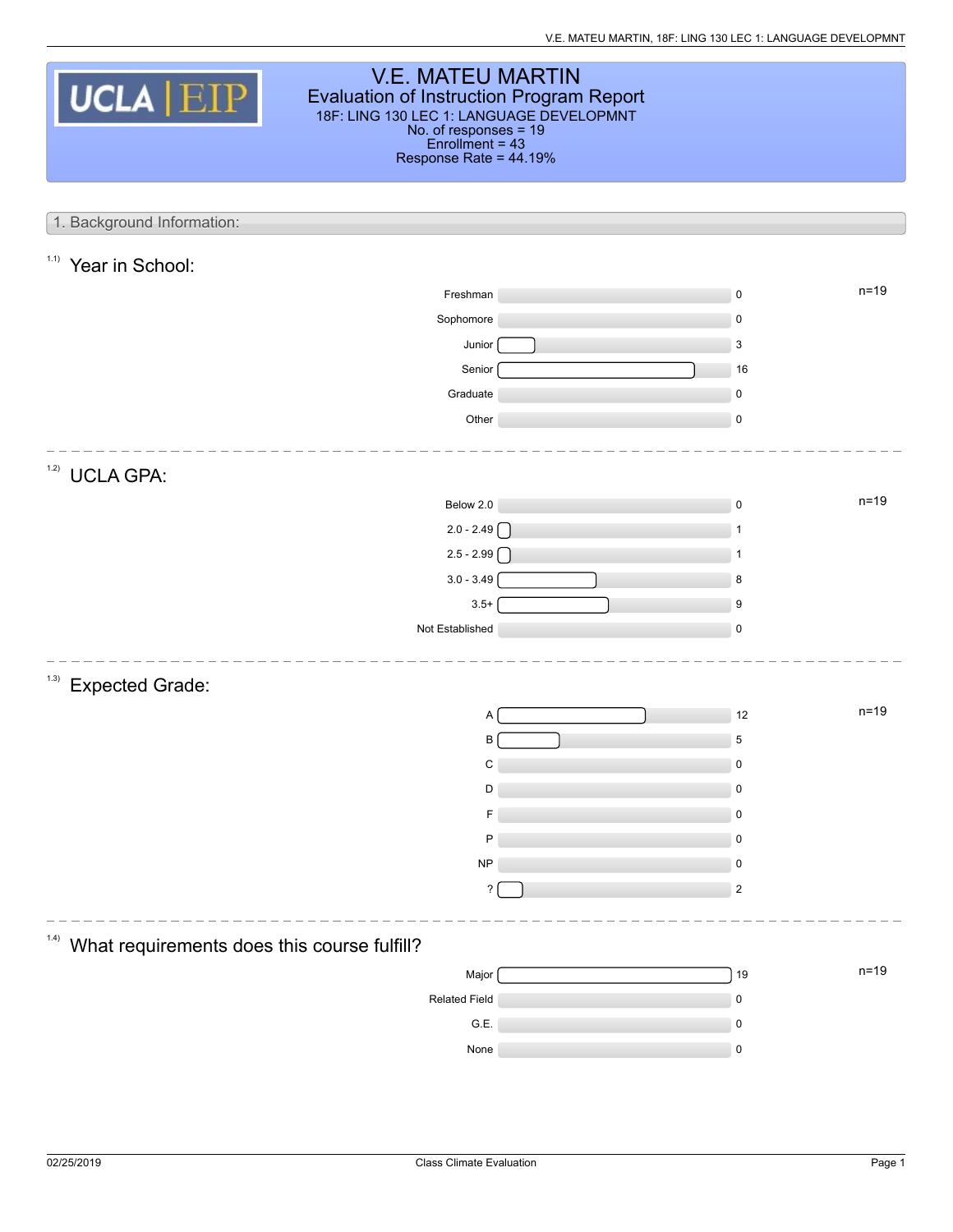|       | 2. To What Extent Do You Feel That:                                                   |                                                                                                                                                                                                                                                                                         |  |  |  |  |                     |                                                                                    |                                                   |
|-------|---------------------------------------------------------------------------------------|-----------------------------------------------------------------------------------------------------------------------------------------------------------------------------------------------------------------------------------------------------------------------------------------|--|--|--|--|---------------------|------------------------------------------------------------------------------------|---------------------------------------------------|
| 2.1)  | Instructor Concern - The instructor<br>was concerned about student<br>learning.       | Very Low or $\begin{array}{c cccc} 0 & 0 & 0 & 0 & 0 & 1 & 0 \\ \hline \text{Never} & & & & & & & \\ \hline & & & & & & & \\ 1 & 2 & 3 & 4 & 5 & 6 & 7 \end{array}$                                                                                                                     |  |  |  |  | $\mathbf{I}$ Always | 2 16 Very High or                                                                  | $n = 19$<br>$av = 8.74$<br>$md=9$<br>$dev = 0.73$ |
|       | $22)$ Organization - Class presentations<br>were well prepared and organized.         | Very Low or $\begin{array}{ c c c c c }\n\hline\n0 & 0 & 0 & 1 & 0 & 1 \\ \hline\n\end{array}$                                                                                                                                                                                          |  |  |  |  |                     | 2. 13 Very High or<br>—ıAlways                                                     | n=19<br>$av = 8.26$<br>$md=9$<br>$dev = 1.37$     |
| 2.3)  | Interaction – Students felt welcome in<br>seeking help in or outside of the<br>class. | Very Low or $\begin{array}{ c c c c c c c c c }\n\hline\n& & & & 0 & 0 & 1 & 0 & 1 & 1 & 3 & 13 & \text{Very High or } \\ \hline\n& & & & & & & & \text{Always} \\ & & & & & 1 & 2 & 3 & 4 & 5 & 6 & 7 & 8 & 9 \\ \hline\n& & & & & & & 1 & 2 & 3 & 4 & 5 & 6 & 7 & 8 & 9\n\end{array}$ |  |  |  |  |                     |                                                                                    | n=19<br>$av = 8.32$<br>$md=9$<br>$dev = 1.34$     |
| (2.4) | <b>Communication Skills - The</b><br>instructor had good communication<br>skills.     | Very Low or $\begin{array}{ c c c c c c }\n\hline\n0 & 0 & 0 & 1 & 0 & 1 & 0 & 4 & 13 & \text{Very High or }\n\hline\n\hline\n\end{array}$ Always                                                                                                                                       |  |  |  |  |                     |                                                                                    | n=19<br>$av = 8.37$<br>$md=9$<br>$dev = 1.3$      |
|       | <sup>2.5)</sup> Value - You have learned something<br>vou consider valuable.          | Very Low or $\begin{array}{c cccc} 0 & 0 & 0 & 1 & 0 & 1 \\ \hline 1 & 0 & 1 & 0 & 1 \\ \hline \end{array}$                                                                                                                                                                             |  |  |  |  |                     | $\begin{array}{ccc} 0 & 2 & 15 & \text{Very High or} \\ \hline \end{array}$ Always | n=19<br>$av = 8.47$<br>$md=9$<br>$dev = 1.31$     |
|       | <sup>2.6)</sup> Overall - Your overall rating of the<br>instructor.                   | Very Low or $\begin{array}{ c c c c c c }\n\hline\n& 0 & 1 & 0 & 0 & 0 & 1 & 2 & 15 & \text{Very High or }\n\hline\n& 1 & 2 & 3 & 4 & 5 & 6 & 7 & 8 & 9\n\end{array}$                                                                                                                   |  |  |  |  |                     |                                                                                    | n=19<br>$av = 8.47$<br>$md=9$<br>$dev = 1.43$     |
|       | <sup>2.7)</sup> Overall – Your overall rating of the<br>course.                       | Very Low or $\begin{array}{ c c c c c c }\n\hline\n&\text{Never}&0&0&1&0&0&1&1&4 \\ \hline\n&1&2&3&4&5&6&7&8\n\end{array}$                                                                                                                                                              |  |  |  |  |                     | 12 Very High or<br>Always                                                          | n=19<br>$av = 8.21$<br>$md=9$<br>$dev = 1.51$     |
|       | 3. Your View of Course Characteristics:                                               |                                                                                                                                                                                                                                                                                         |  |  |  |  |                     |                                                                                    |                                                   |
|       | 3.1) Subject interest before course                                                   | Low                                                                                                                                                                                                                                                                                     |  |  |  |  |                     | High                                                                               | $n = 19$<br>$av = 2.37$<br>$md=2$<br>$dev = 0.6$  |
| 3.2)  | Subject interest after course                                                         | Low                                                                                                                                                                                                                                                                                     |  |  |  |  |                     | High                                                                               | n=19<br>$av = 2.58$<br>$md=3$<br>$dev = 0.61$     |
|       | Mastery of course material                                                            | Low                                                                                                                                                                                                                                                                                     |  |  |  |  |                     | High                                                                               | n=19<br>$av = 2.47$<br>$md=2$<br>dev.=0.51        |
| 3.4)  | Difficulty (relative to other courses)                                                | Low                                                                                                                                                                                                                                                                                     |  |  |  |  |                     | High                                                                               | $n = 19$<br>$av = 2.32$<br>$md=2$<br>$dev = 0.48$ |
|       | Workload/pace was                                                                     | Too Slow                                                                                                                                                                                                                                                                                |  |  |  |  |                     | Too Much                                                                           | $n = 19$<br>$av = 2.26$<br>$md=2$<br>$dev = 0.45$ |
|       | Texts, required readings                                                              | Poor                                                                                                                                                                                                                                                                                    |  |  |  |  |                     | Excellent                                                                          | n=19<br>$av = 2.42$<br>$md=2$<br>dev.=0.51        |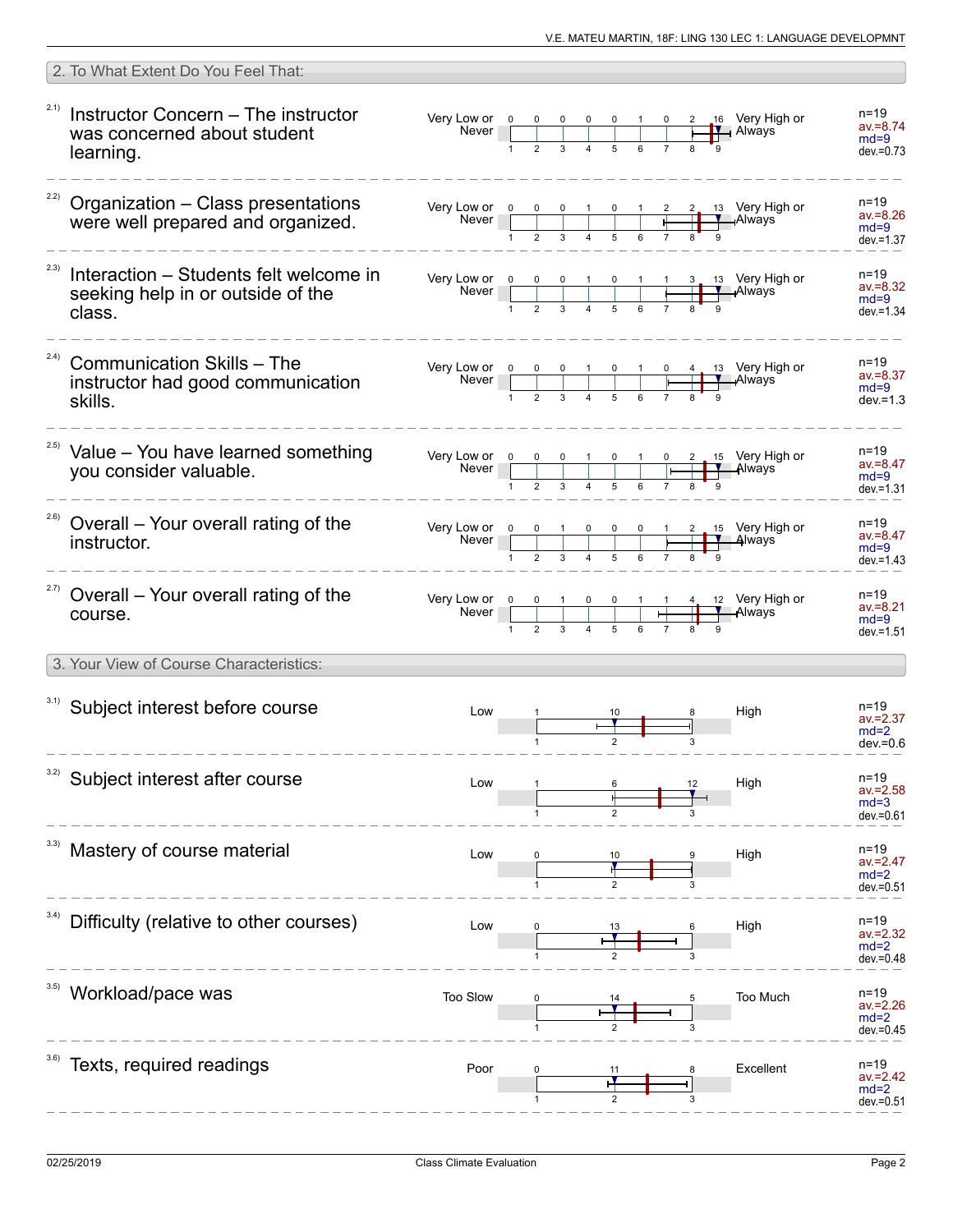| 3.7)<br>Homework assignments           | Poor |          | $\overline{2}$ | 9<br>3              | Excellent | $n=19$<br>$av = 2.42$<br>$md=2$<br>$dev = 0.61$               |
|----------------------------------------|------|----------|----------------|---------------------|-----------|---------------------------------------------------------------|
| 3.8)<br>Graded materials, examinations | Poor |          | $\mathcal{P}$  |                     | Excellent | $n = 19$<br>$av = 2.42$<br>$md=2$<br>dev.=0.61                |
| 3.9)<br>Lecture presentations          | Poor | $\Omega$ | $\overline{2}$ | 15<br>$\mathcal{R}$ | Excellent | $n=19$<br>$av = 2.79$<br>$md=3$<br>$dev = 0.42$               |
| 3.10<br><b>Class discussions</b>       | Poor |          | $\overline{2}$ | 3                   | Excellent | $n = 17$<br>$av = 2.53$<br>$md=3$<br>$dev = 0.72$<br>$ab = 2$ |
| 4. Comments:                           |      |          |                |                     |           |                                                               |

- Please identify what you perceive to be the real strengths and weaknesses of this instructor and course. 4.1)
- I love her!
- **Professor Mateu is very passionate and enthusiastic. Super knowledgeable and her lecture notes were** very helpful!
- П She is good at explaining everything clearly and gives a lot of examples and studies to back up everything. She is concerned about student learning and always encourages questions and sees that as much more important than getting through all the material.
- She is very nice and teaches very well. Whenever in her office hour or during class, when we have questions, she is always very patient to answer our questions.
- **She's GREAT! Highly recommended.**
- The class pace is pretty fast. There are so much material to cover.
- П This class was definitely a lot of work. However, it was also a lot of fun and a lot of interesting information. Your lectures were engaging and I could feel how much you care for the (good) performance of your students. Thank you so much!